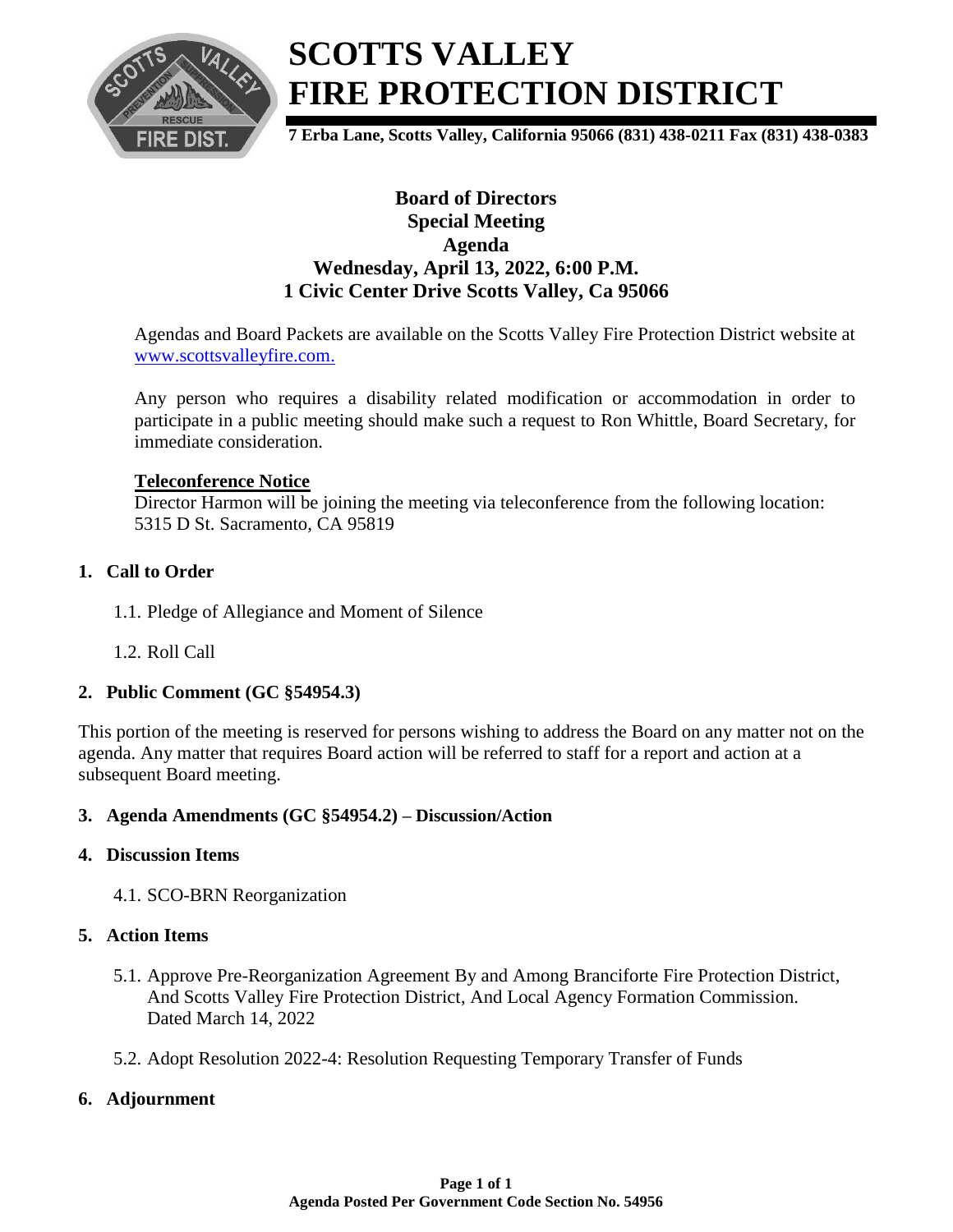# **PRE-REORGANIZATION AGREEMENT**

By and Among

## **BRANCIFORTE FIRE PROTECTION DISTRICT,**

And

## **SCOTTS VALLEY FIRE PROTECTION DISTRICT,**

And

## **LOCAL AGENCY FORMATION COMMISSION OF SANTA CRUZ COUNTY**

[Dated as of March 14, 2022]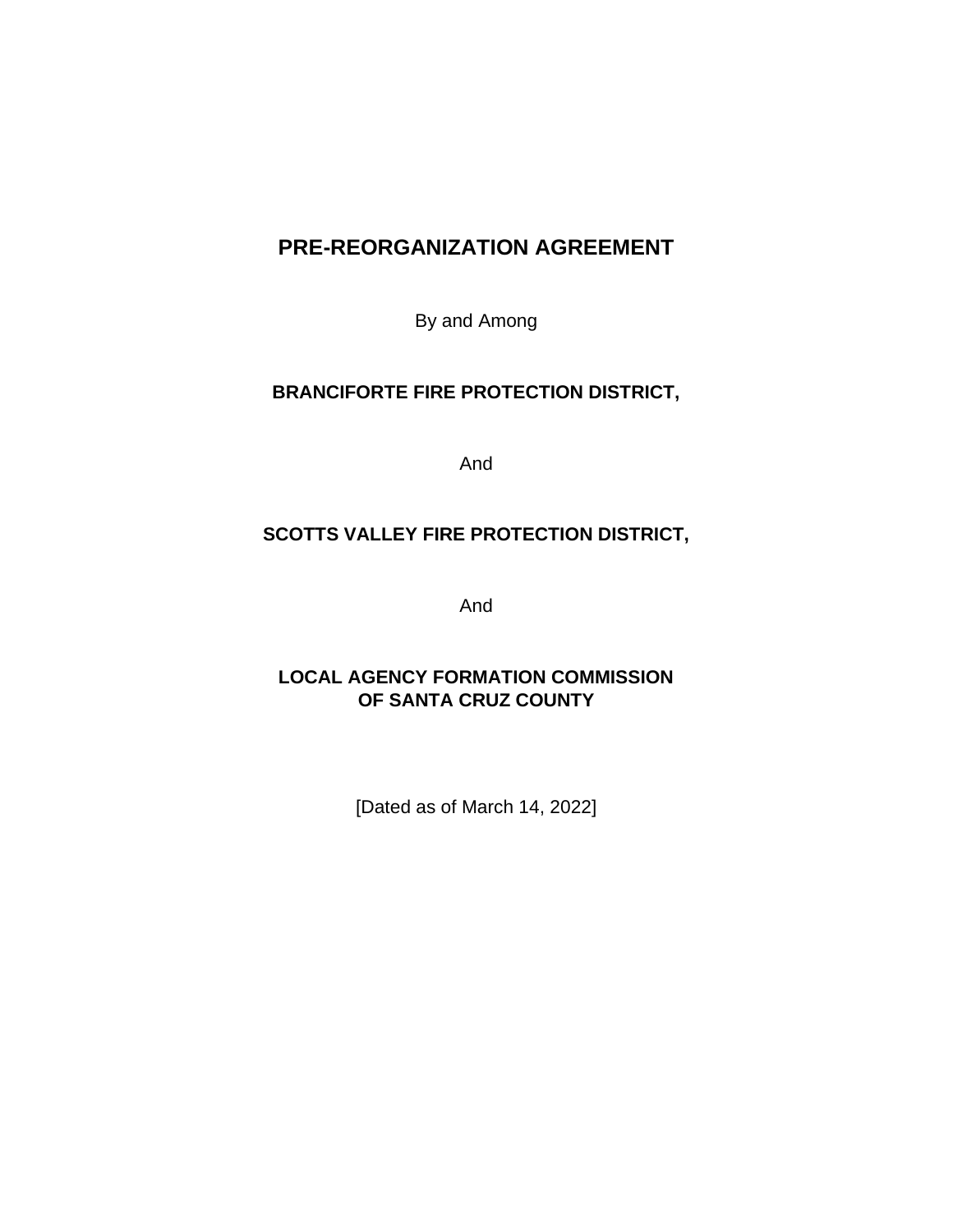## **ARTICLE 1. PARTIES AND EFFECTIVE DATE**

**1.1 Parties.** This Pre-Reorganization Agreement ("Agreement") is entered into by and among (i) the Branciforte Fire Protection District ("BFPD"), (ii) the Scotts Valley Fire Protection District ("SVFPD"), and (iii) the Local Agency Formation Commission of Santa Cruz County ("LAFCO"). BFPD, SVFPD, and LAFCO are sometimes referred to herein as a "Party" and collectively as the "Parties." This Agreement is dated as of March 7, 2022, for references purposes only and will not become effective until the "Effective Date" defined in Section 1.2 below.

**1.2 Effective Date.** This Agreement will not become effective until the date ("Effective Date") on which all the following have occurred: (i) this Agreement has been approved by BFPD, executed by its legally authorized officers, (ii) this Agreement has been approved by SVFPD, executed by its legally authorized officers, and (iii) this Agreement, signed by BFPD and SVFPD, delivered to LAFCO for approval and signature by the Executive Officer.

## **ARTICLE 2. RECITALS**

**2.1 BFPD Background.** The Branciforte Fire Protection District was formed on January 7, 1950 and operates under the Fire Protection District Law of 1987 ("Principal Act"). BFPD encompasses nearly 9 square miles of territory and provides fire protection services to the unincorporated community known as Branciforte. It currently operates with a temporary part-time retired annuitant fire chief, three full-time firefighters and seven volunteer firefighters. BFPD operates through one fire station with a one-person crew on any given shift. The annuitant fire chief contract was approved on September 30, 2021 and is set to expire on March 14, 2022. In accordance state law, a fire district cannot operate without proper administrative oversight. Additionally, the Principal Act limits board members to act only by ordinance, resolution, or motion (Health & Safety Code Section 13856[b]).

**2.2 SVFPD Background.** The Scotts Valley Fire Protection District was formed on January 7, 1958 and operates under the Fire Protection District Law of 1987. SVFPD encompasses nearly 21 square miles of territory in the center of Santa Cruz County and includes the City of Scotts Valley. It currently operates with 22 full-time firefighters, 15 volunteer firefighters, three full-time Battalion Chiefs, 2 full-time and 1 part-time administrative personnel, and 1 full-time Fire Chief. SVFPD previously provided administrative and command services to BFPD under an existing contract since 2015. Under this agreement, SVFPD's Fire Chief functioned as the Fire Chief for BFPD. The contract expired on September 30, 2021.

**2.3 LAFCO Background.** The Local Agency Formation Commission of Santa Cruz County is a State-mandated, independent agency with countywide jurisdiction over changes in organization and boundaries of cities and special districts including annexations, detachments, formations, consolidations, and reorganizations. LAFCOs were created by the State Legislature in 1963 in response to the rapid growth and sporadic formation of cities and special districts in California in the years following World War II.

#### *Pre-Reorganization Agreement* Page **2** of **8**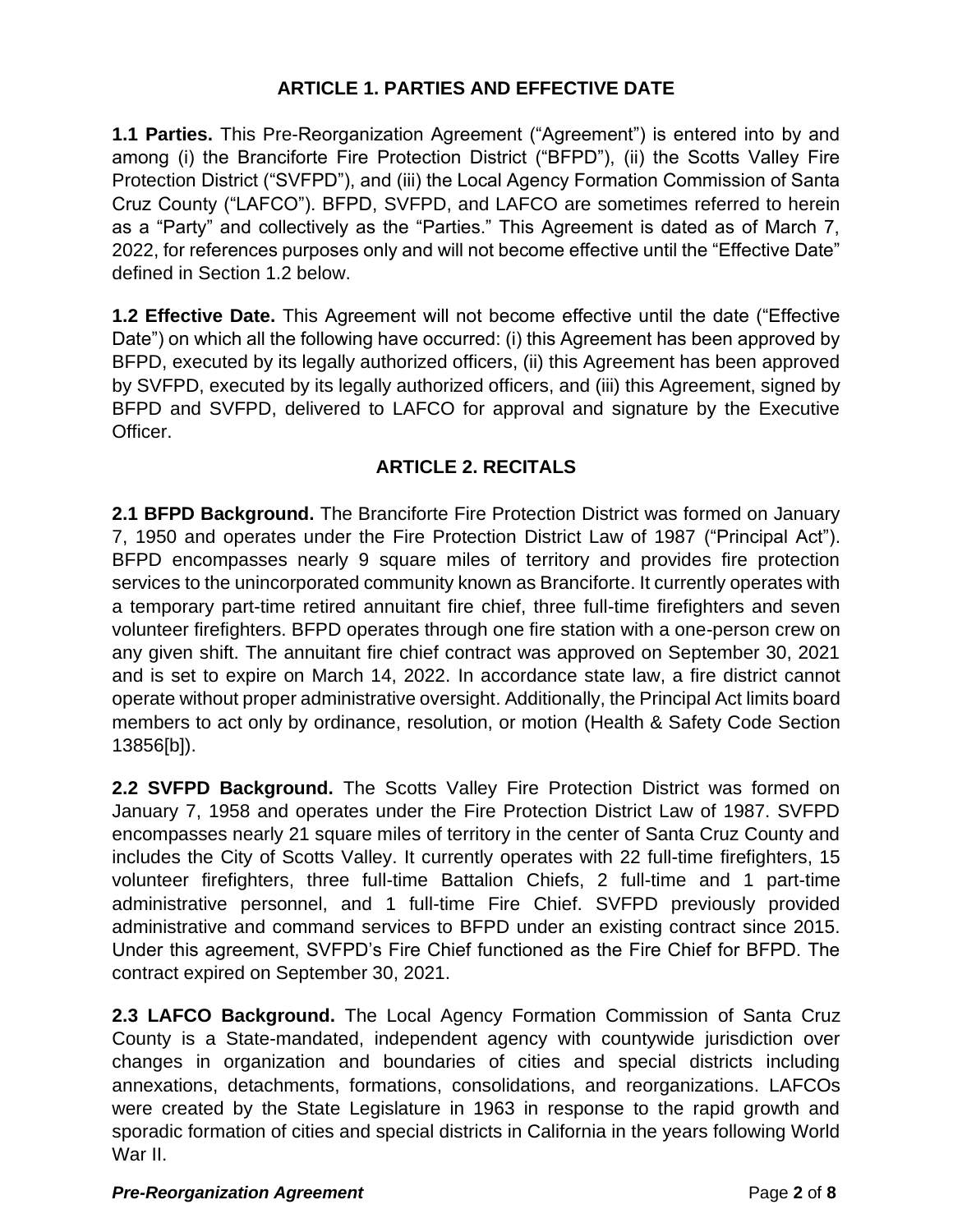In addition to boundary changes, LAFCOs are required by law to establish and periodically update spheres of influence for the county's cities and special districts and perform service reviews on the county's cities and special districts with the goal of increasing efficiency, maximizing existing resources, identifying cost-saving opportunities, and improving local representation. LAFCO completed a countywide fire report in October 2021 which analyzed the 13 local agencies that provide fire protection. LAFCO determined that BFPD had many infractions, inadequate staffing, internal efficiencies, and governance issues. It was recommended that BFPD develop a strategic plan to address LAFCO's findings and outline how it will be a sustainable agency or consider merging with SVFPD. Since 1995, through a combined sphere of influence, LAFCO has recommended a merger between BFPD and SVFPD to ensure that the Branciforte community receive adequate level of service and proper representation.

**2.4 Proposed Reorganization.** The Reorganization is contemplated by the Parties upon the terms and conditions set forth in this Agreement. The Parties anticipate proceedings will be commenced by LAFCO following the execution and adoption of a resolution by BFPD to initiate the Reorganization and the execution and adoption of this Agreement by the Parties as set forth above.

**2.5 Parties Consensus.** The Parties understand that the Reorganization as contemplated in this Agreement is essential to the plan for providing services required by LAFCO in its consideration of the Reorganization application.

**NOW, THEREFORE,** in consideration for the promises and mutual covenants set forth herein, the receipt and adequacy of which is hereby acknowledged, the Parties agree as follows:

## **ARTICLE 3. TERMS**

## **3.1 BFPD Obligations.**

**3.1.1 Resolution of Initiation.** BFPD shall continue to diligently pursue the approval of the Reorganization Application following the adoption of a Resolution of Initiation on Monday, March 7, 2022.

**3.1.2 Application.** BFPD shall submit a signed application, with a copy of the adopted resolution, within 30 days of this enacted Agreement to begin the LAFCO process.

**3.1.3 Consent.** BFPD hereby irrevocably consents to the Reorganization pursuant to the terms of this Agreement and the Reorganization Application submitted pursuant to Section 3.1.2. BFPD shall cooperate in every reasonable way with the requests of LAFCO. Said cooperation shall include, but not be limited to, the filing of all necessary applications, plans, and any other documentation or information required by SVFPD, LAFCO or any public agency associated with the Reorganization process.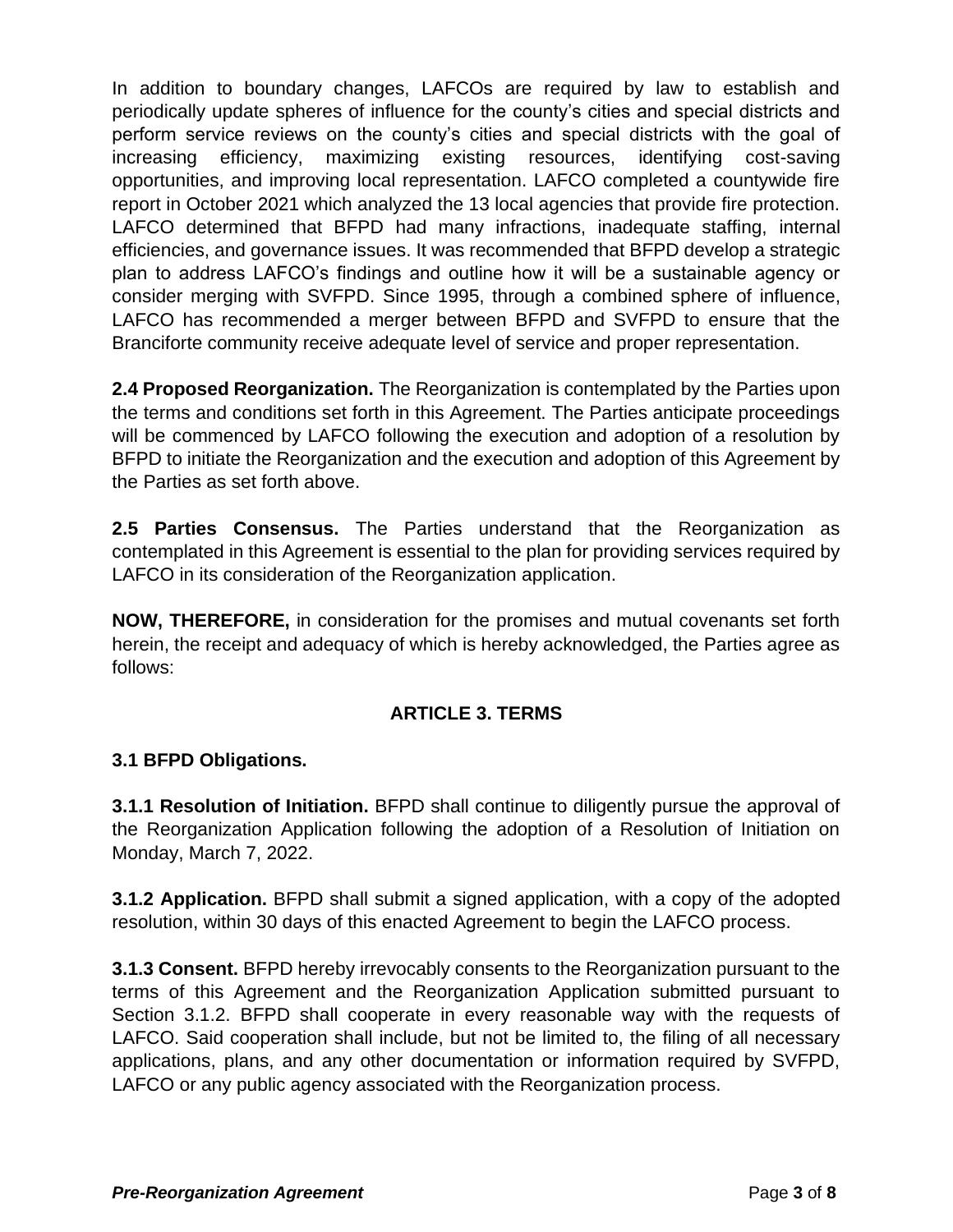**3.1.4 Interim Fire Chief Expenses.** BFPD hereby agrees to fund the identified governmental entity, existing BFPD firefighter personnel, or consulting firm for services as the temporary, interim supervisorial position, whether as a fire chief, executive director, general manager, or district administrator. Invoices from the identified governmental entity, existing BFPD firefighter personnel, or consulting firm will be submitted as specified in the agreement between the parties. If an existing BFPD firefighter is hired as an interim fire chief, policies and procedures clearly defining the role of the BFPD Board and the BFPD interim fire chief as part of this Reorganization must be adopted within 30 days of this enacted Agreement. Any rules and regulations, outlined in the policies and procedures as part of this Reorganization, that are not met or completed shall be a breach of this Agreement. Any termination or expiration of the services from the identified governmental entity, existing BFPD firefighter personnel, or consulting firm shall be a breach of this Agreement.

**3.1.5 Community Outreach.** BFPD hereby agrees to coordinate with the Parties to cohost community forums, whether in-person or virtual, to educate the Branciforte community about the Reorganization process. Such forums shall be hosted collaborative with the following representatives: (1) BFPD's interim fire chief, executive director, general manager, or district administrator and no more than two board members, (2) SVFPD's fire chief and no more than two board members, (3) LAFCO's Executive Officer and no more than two Commissioner.

**3.1.6 Agreement Not to Challenge or Support Challenge.** The Parties shall not file lawsuits or to directly or indirectly support litigation filed by others, either as a party, through financial contributions, providing staff support, or by failing to aggressively defend such litigation, that challenges the adequacy of the Reorganization.

## **3.2 SVFPD Obligations.**

**3.2.1 Support.** SVFPD may provide administrative and operational support throughout the Reorganization process, including but not limited to, payroll and billing services. Additionally, SVFPD may provide additional assistance if requested by BFPD. Such request must be mutually agreed upon by SVFPD's fire chief and BFPD's interim fire chief, executive director, general manager, or district administrator.

**3.2.2 Consent.** SVFPD hereby irrevocably consents to the Reorganization pursuant to the terms of this Agreement and the Reorganization Application submitted pursuant to Section 3.1.2. SVFPD shall cooperate in every reasonable way with the requests of LAFCO. Said cooperation shall include, but not be limited to, the filing of all necessary applications, plans, and any other documentation or information required by LAFCO or any public agency associated with the Reorganization process.

**3.2.3 Agreement Not to Challenge or Support Challenge.** The Parties shall not file lawsuits or to directly or indirectly support litigation filed by others, either as a party, through financial contributions, providing staff support, or by failing to aggressively defend such litigation, that challenges the adequacy of the Reorganization.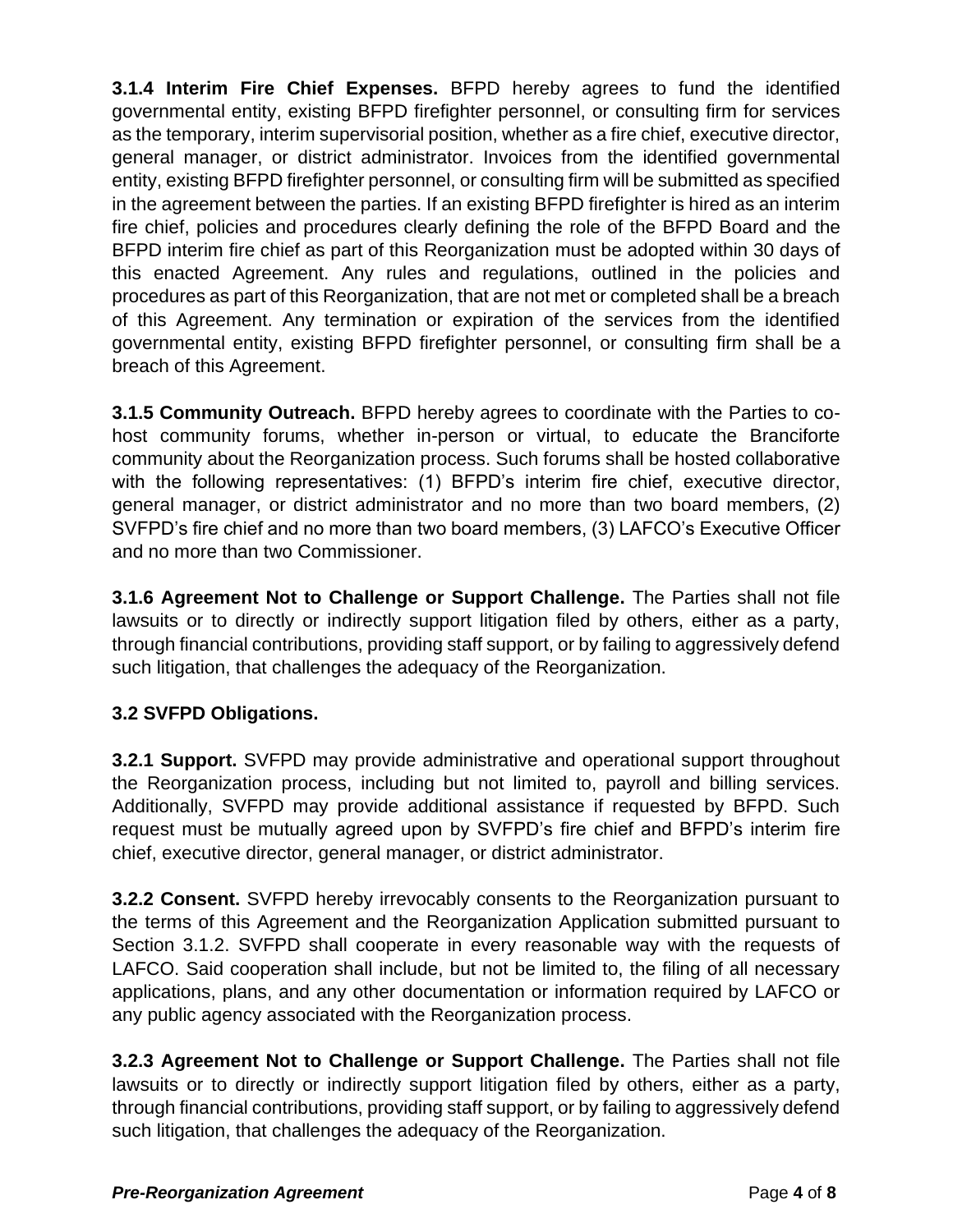## **3.3 LAFCO Obligations.**

**3.3.1 Application.** LAFCO shall process the application submitted by BFPD in accordance with the CKH Act.

**3.3.2 Support.** LAFCO may provide guidance and assistance to the Parties regarding the LAFCO process, including but not limited to, fulfilling the statutory requirements under the CKH Act. Additionally, LAFCO may provide administrative assistance if requested by BFPD. Such services include but are not limited to assisting with board meetings, community forums, or other outreach efforts.

**3.3.3 Interim Fire Chief.** The Commission hired the Fire Reorganization Consulting, LLC ("Fire Consultant") on March 2, 2022 to help LAFCO staff with fire-related projects. Concurrently with approval of this Agreement, BFPD has or may contract with the Fire Consultant to provide interim administrative services at the hourly rate as specified in the agreement between the parties. LAFCO agrees that the Fire Consultant shall not provide services to LAFCO regarding the Reorganization if hired for the temporary, interim supervisorial position, whether as a fire chief, executive director, general manager, or district administrator. If the Fire Consultant is not hired for the temporary, interim supervisorial position, whether as a fire chief, executive director, general manager, or district administrator, then the Fire Consultant, with LAFCO's approval, may provide assistance to the identified interim fire chief throughout the Reorganization process.

## **ARTICLE 4. REORGANIZATION**

**4.1 Reorganization.** For purposes of this Agreement, a Reorganization is defined as the dissolution of Branciforte Fire Protection District and the concurrent annexation of the dissolved area into Scotts Valley Fire Protection District. In accordance with the CKH Act, all assets and liabilities, revenues and expenditures, facilities and apparatuses, district files and records, and other identified items will be transferred over to SVFPD following the Reorganization's date of recordation.

**4.2 New Benefit Assessment Consideration.** If determined by Branciforte Fire Protection District and/or Scotts Valley Fire Protection District, the residents of the Branciforte community will have an opportunity to vote on whether to support a new special tax to keep the Branciforte Fire Station open with a two-person crew minimum. This election will be conducted during the November 2022 General Election, unless the Parties agree on a different date. If the new special tax fails, the Reorganization will continue with an alternative designation for the Branciforte Fire Station.

**4.3 Timing.** The effective date of the Reorganization will be the Certificate of Completion's recordation date.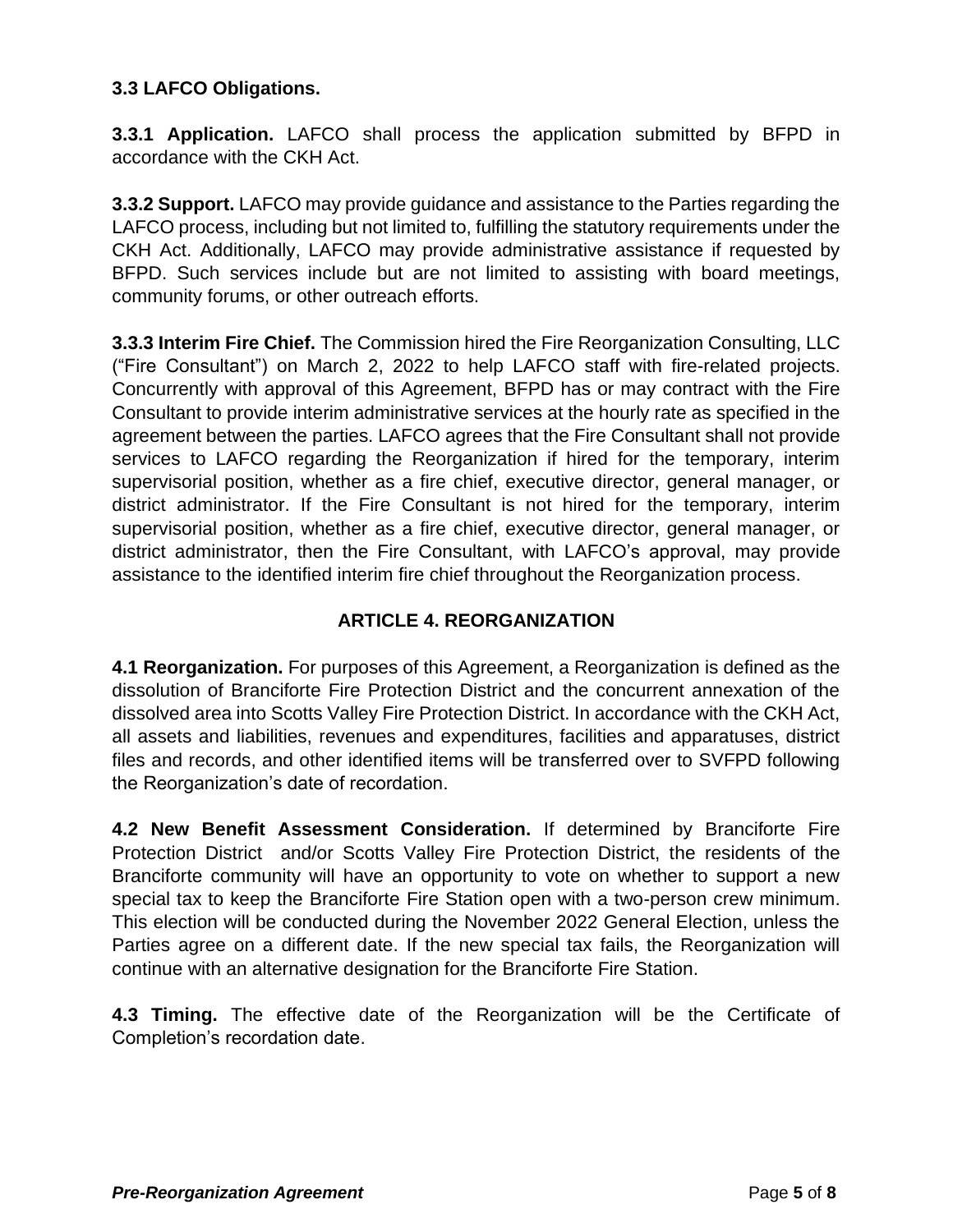**5.1 Remedies.** Subject to the limitations herein, in the event of a breach of this Agreement, the non-breaching party may at its option institute legal action to cure, correct, or remedy such breach, enjoin any threatened or attempted violation, or enforce the terms of this Agreement by specific performance. In the event of any breach of this Agreement, the non-breaching party shall have the right to pursue against the breaching party, any and all remedies that are available at law or at equity for breach of contractual obligation, provided however, that in no event shall BFPD have the right to sue SVFPD or LAFCO or any SVFPD or LAFCO officials, employees, contractors or agents for damages or monetary relief arising out of the SVFPD's or LAFCO's default of its obligations set forth in this Agreement, the Parties agreeing that declaratory and injunctive relief, mandate, and specific performance shall be BFPD's sole and exclusive judicial remedy. The prevailing part in any such litigation shall be entitled to its attorney's fees and costs.

## **ARTICLE 6. GENERAL PROVISIONS**

**6.1 Duration.** This Agreement will remain in place until the Reorganization is finalized. If BFPD, SVFPD, and/or LAFCO decide to oppose, deny, withdraw, or stop the Reorganization process, then the Agreement will be terminated. This LAFCO does not and cannot warrant LAFCO's approval of the Reorganization.

**6.2 Attorney's Fees.** In the event that any Party brings any legal action to interpret or enforce any provision of this Agreement, the prevailing Party in that action shall be entitled to receive, in addition to all other available relief, costs of litigation and reasonable attorneys' fees, including expert witness fees, costs and fees incurred on appeal and in enforcing any judgment which may be rendered on the underlying action.

**6.3 No Third Party Beneficiaries.** Except as provided in Section 6.10, the Parties expressly acknowledge that they do not intend, by their execution of this Agreement, to benefit any person or entities not signatory to this Agreement. Except as provided by Section 6.10, no person or entity not a signatory to this Agreement will have any rights or causes of action against the Parties, or any combination thereof, arising out of or due to the Parties' entry into this Agreement.

**6.4 Governing Law.** This Agreement shall be interpreted and enforced in accordance with the provisions of California law, without regard to conflicts of laws provisions. Any litigation shall be held in a court of competent jurisdiction located in Santa Cruz County, California.

**6.5 Notice.** Unless otherwise permitted by this Agreement, all notices to be given shall be in writing and may be made by personal delivery, certified mail, postage prepaid and return receipt requested. Mailed notices shall be addressed to the Parties at the addresses listed below, but each party may change the address by written notice in accordance with this paragraph. Receipt will be deemed made as follows: notices delivered personally will be deemed communicated as of actual receipt; mailed notices will be deemed communicated on receipt or region.

#### *Pre-Reorganization Agreement* Page **6** of **8**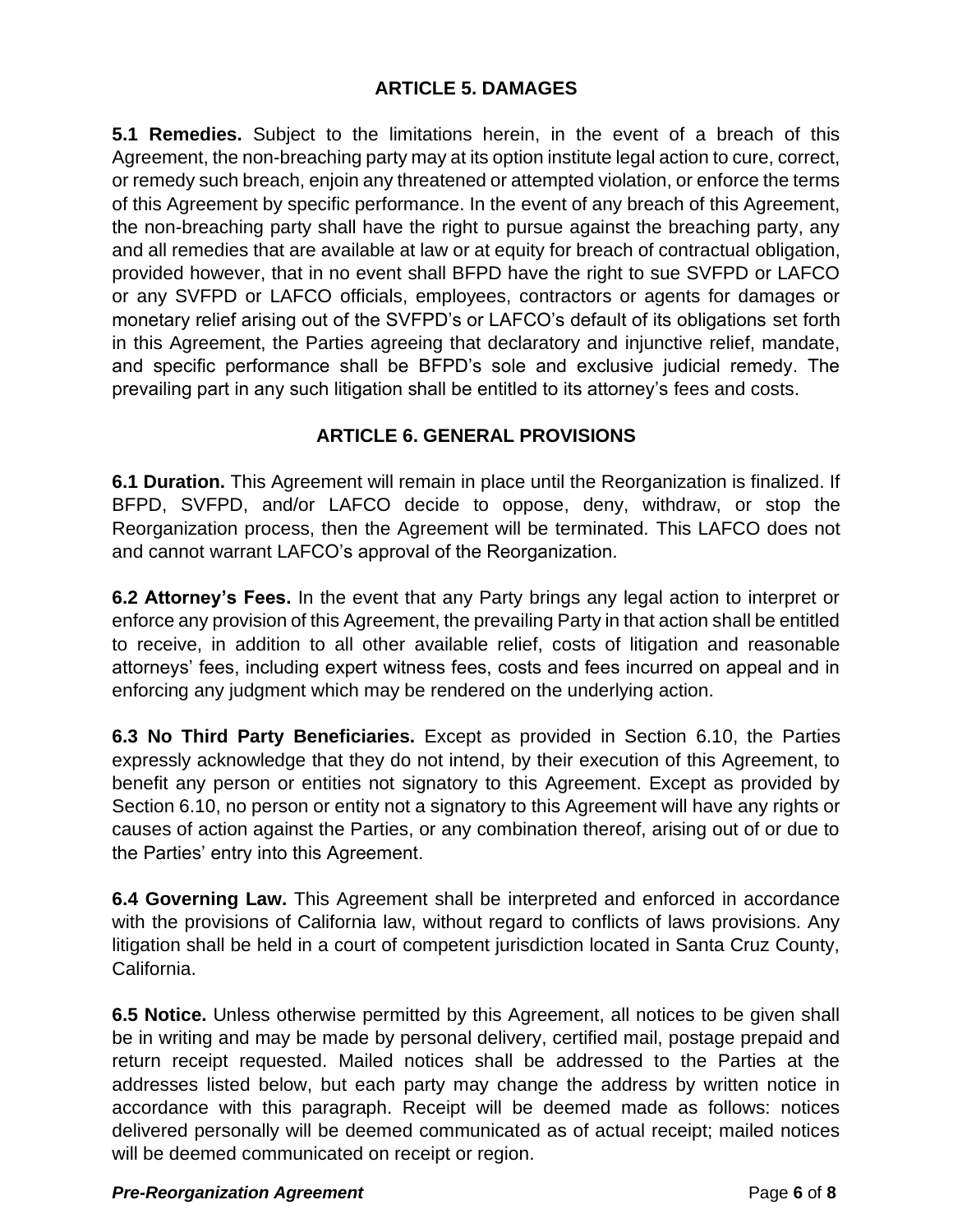**If to BFPD:** Branciforte Fire Protection District 2711 Branciforte Drive Santa Cruz, CA 95065

#### **If to SVFPD:**

Scotts Valley Fire Protection District 7 Erba Lane Scotts Valley, CA 95066

### **If to LAFCO:**

## Local Agency Formation Commission of Santa Cruz County 701 Ocean Street, Room 318-D Santa Cruz, CA 95060

**6.6 Counterparts.** This Agreement may be executed in two (2) or more counterparts, each of which shall constitute an original.

**6.7 Entire Agreement.** This Agreement contains the entire Agreement of the Parties with respect to the subject matter hereof, and supersedes all prior negotiations, understandings or agreements, either written or oral, express or implied.

**6.8 Further Acts.** The Parties agree to execute such additional documents and to take such further actions as are reasonably necessary to accomplish the objectives and intent of this Agreement.

**6.9 Waiver.** The failure of any Party to insist upon strict compliance with any provision of this Agreement or to exercise any right or privilege provided herein, or any Party's waiver of any breach hereunder unless in writing, shall not relieve any other Party of any of obligations hereunder, whether of the same or similar type. The foregoing shall be true whether the waiving Party's actions are intentional or unintentional.

**6.10 Authorization to Execute.** The signatories to this Agreement warrant that they have been lawfully authorized by their respective Parties to execute this Agreement on their behalf. Upon request, the Parties shall deliver all applicable bylaws, resolutions, or other documents evidencing the signatories' legal authority to execute this Agreement on behalf of the respective Parties.

**6.11 Severability.** If any provision or clause of this Agreement or any application of it to any person, firm, organization, partnership or corporation is held invalid, such invalidity shall not affect other provisions of this Agreement which can be given effect without the invalid provision or application. To this end, the provisions of this Agreement are declared to be severable.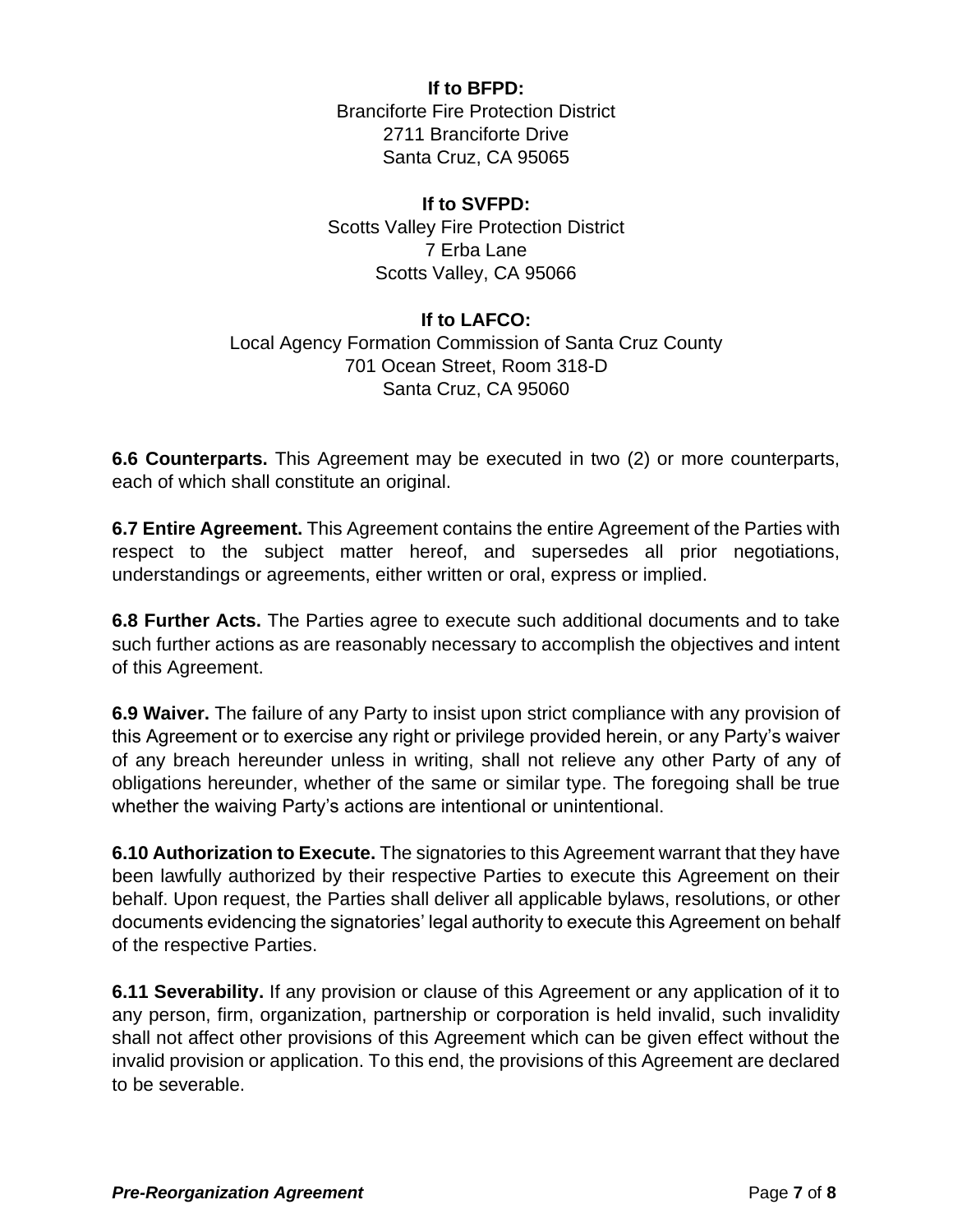**6.12 Compliance with other Rules and Regulations.** BFPD and SVFPD shall comply with all other applicable rules and regulations of LAFCO and all other public agencies having jurisdiction over the Reorganization area. This Agreement does not abrogate, limit or modify any other of Parties' rights which are provided by common law, statute, ordinance or regulation.

**6.13 Lack of Reorganization.** In the event that BFPD does not dissolve and concurrently annex into SVFPD, the Parties are not bound by the obligations of this Agreement and the Parties retain any of their respective pre-Reorganization rights and duties as local governmental entities. Such inaction may result in BFPD from being able to operate as a special district due to the legal requirements under its Principal Act, the Brown Act, and other state mandates.

| "LAFCO"                                | "BFPD"                                 |
|----------------------------------------|----------------------------------------|
|                                        |                                        |
| Joe Serrano, Executive Officer         | Pat O'Connell, Board President         |
|                                        |                                        |
| Approved as to form:                   | Approved as to form:                   |
|                                        |                                        |
| Joshua Nelson, General Counsel         | <b>Travis Cochran, General Counsel</b> |
|                                        |                                        |
| "SVFPD"                                |                                        |
|                                        |                                        |
| Russ Patterson, Board President        |                                        |
|                                        |                                        |
| Approved as to form:                   |                                        |
|                                        |                                        |
| Phillip A. Passafuime, General Counsel |                                        |
|                                        |                                        |